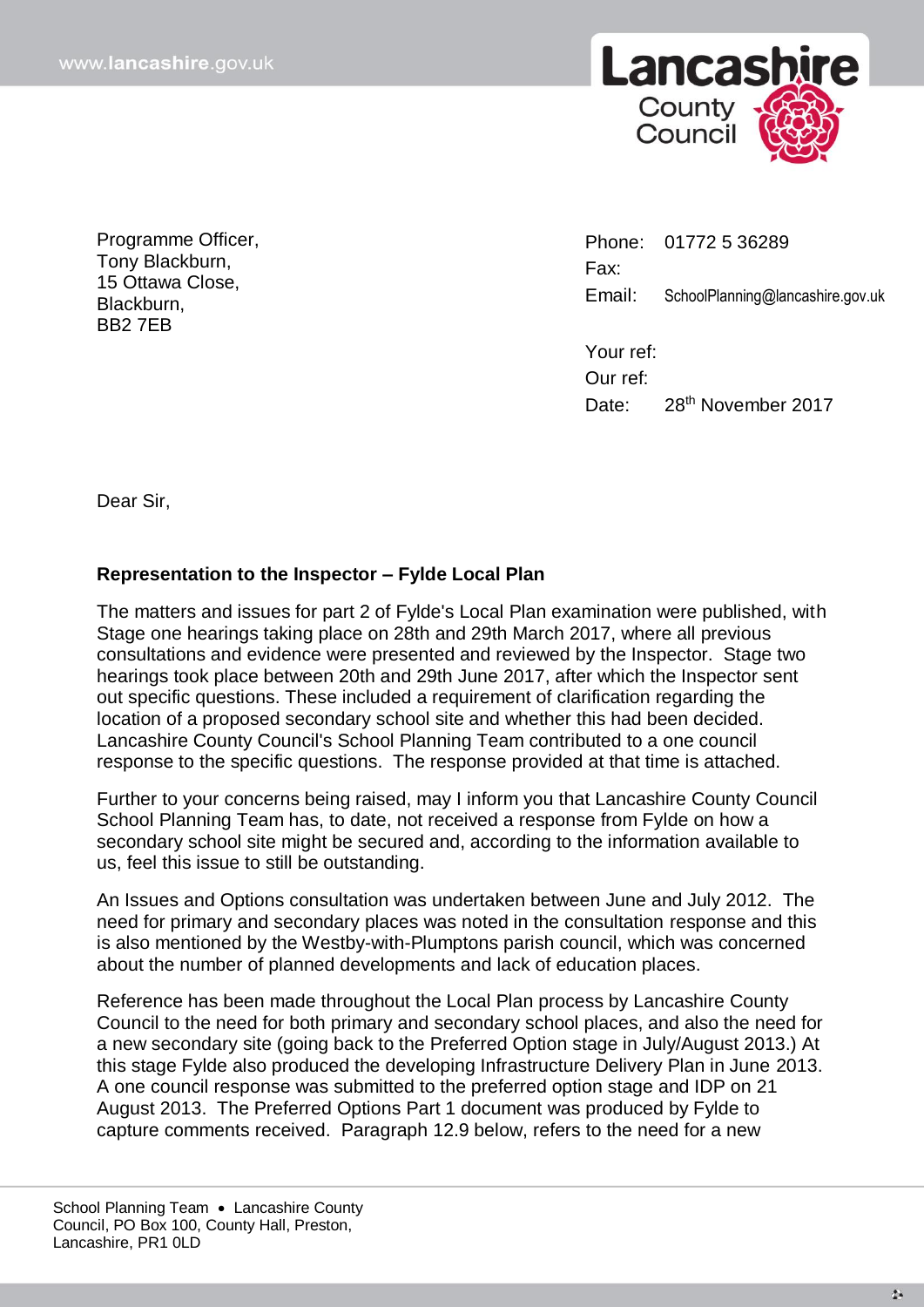secondary school site to be secured and, at that time, its location was given specifically as Warton:

*12.9 It is projected that there will be a significant shortfall of school places in theBorough over the plan period and many schools, particularly within Lytham and St Annes, are already at capacity. Education services in Fylde are managed through Lancashire County Council. It has identified a need for a new secondary school in the south west of the Borough. Following discussions with Lancashire County Council, it is recommended that a location within the strategic site west of Warton, included in the Warton Strategic Location for Development, be identified for a new secondary school. It is anticipated that the specific site will be identified in the Fylde Local Plan Part 2: Site Allocations to 2030. Further information is set out in the draft IDP that supplements this document.*

A Revised Preferred Option was consulted on during 15th October – 3rd December 2015. This consultation included consultation on the Infrastructure Delivery Plan (IDP), which sets out in more detail the issues and requirements of educational need in Fylde. Again this referenced the need for secondary new provision and provided an updated pupil projection. Please see below an extract from the published IDP:

*6.17 LCC has taken steps to provide additional places at three primary schools in Lytham St. Annes in the last few years to address an increase in the demand for primary school places created by an increased birth rate and new housing development. The provision of additional primary school places are prioritised in Lancashire's Strategy for the Provision of School Places and Schools' Capital Investment. In relation to primary schools, LCC's preference is to expand existing schools, where they are physically capable of being extended. From the information in the housing trajectory in Appendix 2 of the Local Plan, the development sites could bring forward the need for 6 ½ additional primary forms of entry and approximately 787 secondary school places over the lifetime of the plan. Given the scale of development, the need to assess the feasibility of existing sites for expansion and the fact that a 1 ½ form of entry primary school has been included within the Section 106 Agreement for the Queensway development at St Annes, there may be a need to identify additional primary school sites. Because no one development is likely to be of a scale to produce sufficient secondary yield for a new secondary school, there is a need for Fylde Council to take a strategic decision on the provision of an additional secondary school site which will be required over the timescale of the Local Plan.*

The response to the publication version was put out to consultation in August 2016 and School Planning Team responded in great detail, again highlighting the need for a secondary and potential primary sites indicating when the secondary site would be required.

Stage three hearings are scheduled to take place 12th to 13th December 2017, at which Lancashire County Council wishes to raise concerns that, although numerous references are made within Fylde Borough Council's Local Plan documentation to the need for a secondary school site, in addition to a need for potential primary expansions or new school sites, the Borough Council has not provided any certainty to Lancashire County Council on how they have planned for this strategically within the Local Plan. With just 3 existing secondary schools within the Fylde district (which have limitations to the extent to which they may be expanded), we feel that the lack of strategic plans to